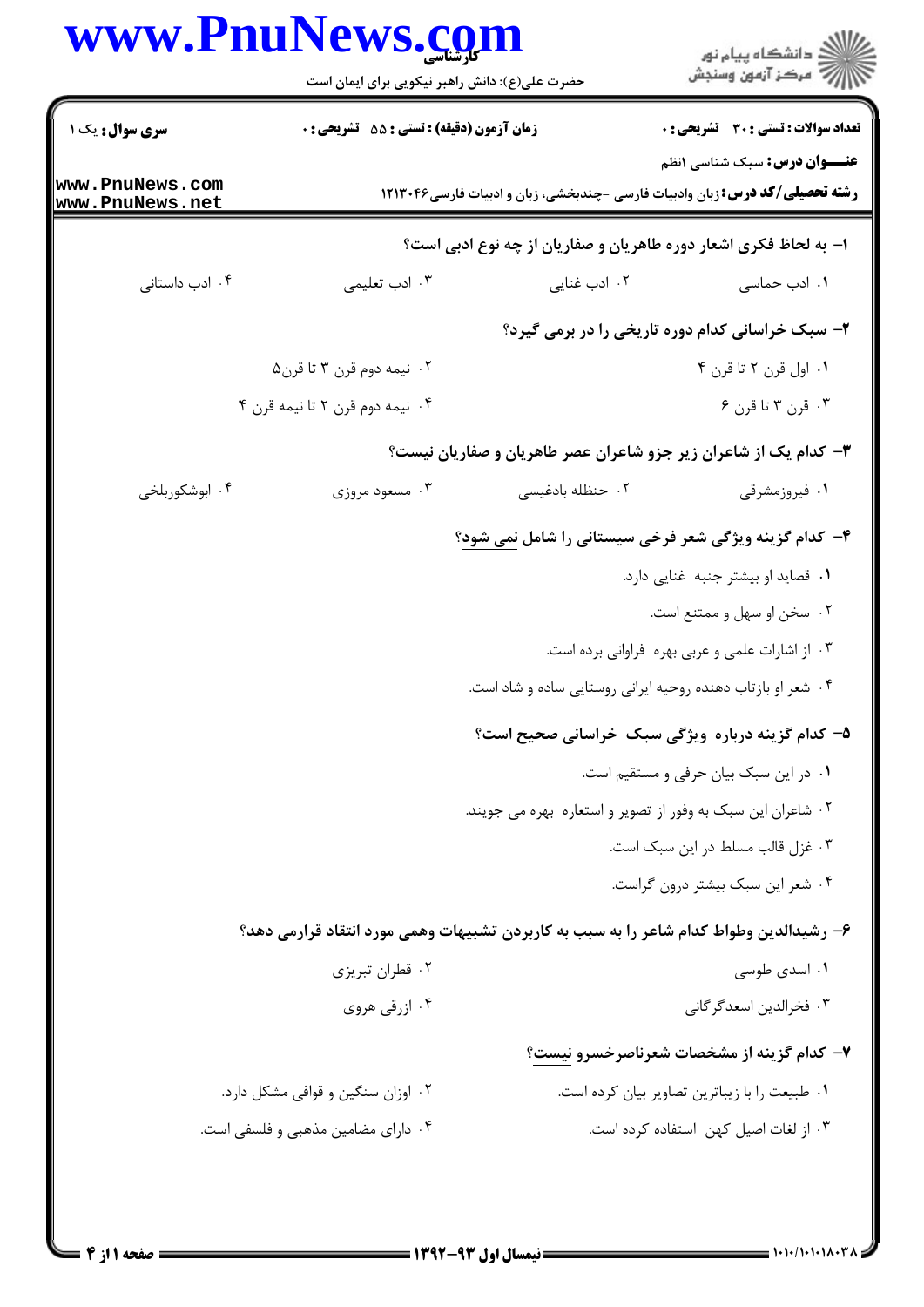## **WWW PnuNews com**

|                                                     | www.PnuNews.com<br>حضرت علی(ع): دانش راهبر نیکویی برای ایمان است                        |                                                                     | ر<br>دانشڪاه پيام نور)<br>ا∛ مرڪز آزمون وسنڊش                                                                             |  |
|-----------------------------------------------------|-----------------------------------------------------------------------------------------|---------------------------------------------------------------------|---------------------------------------------------------------------------------------------------------------------------|--|
| <b>سری سوال : ۱ یک</b>                              | زمان آزمون (دقیقه) : تستی : 55 آتشریحی : 0                                              |                                                                     | تعداد سوالات : تستي : 30 - تشريحي : 0                                                                                     |  |
| www.PnuNews.com<br>www.PnuNews.net                  |                                                                                         |                                                                     | <b>عنـــوان درس:</b> سبک شناسی ۱نظم<br><b>رشته تحصیلی/کد درس:</b> زبان وادبیات فارسی -چندبخشی، زبان و ادبیات فارسی۱۲۱۳۰۴۶ |  |
|                                                     |                                                                                         | ۸– کدام گزینه درباره منوچهری دامغانی و شعر او صدق می کند؟           |                                                                                                                           |  |
| ۰۲ توجه به لغات و جملات عربی در شعر او بسیار است.   |                                                                                         |                                                                     | ۰۱ او واضع رباعی است.                                                                                                     |  |
| ۰۴ از اصطلاحات فلسفی بهره زیادی در شعرخود برده است. |                                                                                         | ۰۳ بیان او مستقیم و حرفی است نه تصویری.                             |                                                                                                                           |  |
|                                                     |                                                                                         | ۹– کدام گزینه درباره علل تغییرسبک خراسانی صحیح ن <u>یست</u> ؟       |                                                                                                                           |  |
| ۰۲ درسی شدن فارسی دری                               |                                                                                         | ١. اختلاط مردم خراسان و عراق                                        |                                                                                                                           |  |
|                                                     | ۰۴ توجه سلجوقیان به شعر و شاعری                                                         |                                                                     | ۰۳ رواج عرفان و تصوف                                                                                                      |  |
|                                                     |                                                                                         | ۱۰- سبک کدام شاعر سبکی است بین خراسانی و عراقی؟                     |                                                                                                                           |  |
| ۰۴ نظامی                                            | ۰۳ عنصری                                                                                | ۰۲ خاقانی                                                           | ۰۱ انوری                                                                                                                  |  |
|                                                     | 11– این سخن استادفروزانفر : ّتاحدی قصیده را به غزل نزدیک می سازد ّدرمورد کدام شاعر است؟ |                                                                     |                                                                                                                           |  |
| ۰۴ جمال الدين اصفهانى                               | ۰۳ ابوالفرج رونی                                                                        | ۰۲ عمعق بخارايي                                                     | ٠١ ظهيرفاريابي                                                                                                            |  |
|                                                     |                                                                                         |                                                                     | ۱۲- مشکل عمده شعر انوری بیشتر به چه دلیل است؟                                                                             |  |
|                                                     | ۰۲ ارجاعات به مطالب علمی و نجومی                                                        |                                                                     | ۰۱ تعقید معنوی                                                                                                            |  |
|                                                     | ۰۴ بهره گیری از لغات و اصطلاحات دشوار عربی                                              |                                                                     | ۰۳ استفاده از تلميح                                                                                                       |  |
|                                                     |                                                                                         | ۱۳– اشاره به تلمیحات مسیحی از مختصات کدام سبک است؟                  |                                                                                                                           |  |
| ۰۴ سبک وقوع                                         | ۰۳ سبک آذربایجانی                                                                       | ۰۲ سبک عراقی                                                        | ۰۱ سبک خراسانی                                                                                                            |  |
|                                                     |                                                                                         | ۱۴- سبک عراقی به لحاظ تاریخی چه دوره هایی را شامل می شود؟           |                                                                                                                           |  |
| ۰۲ غزنویان- سلجوقیان- خوارزمشاهیان                  |                                                                                         | ٠١ سلجوقيان- خوارزمشاهيان- مغولان                                   |                                                                                                                           |  |
| ۰۴ مغولان- ايلخانان- تيموريان                       |                                                                                         |                                                                     | ۰۳ خوارزمشاهيان- مغولان- تيموريان                                                                                         |  |
|                                                     |                                                                                         | ۱۵– کدام گزینه جزو مختصات سبکی قصاید سعدی نیست؟                     |                                                                                                                           |  |
|                                                     |                                                                                         |                                                                     | ۰۱ توصیفات طبیعی درآن به اوج خود می رسد.                                                                                  |  |
|                                                     |                                                                                         | ۰۲ بسیاری از مختصات کهن و خشن فارسی قرون نخستین را از دست داده است. |                                                                                                                           |  |
|                                                     |                                                                                         | ۰۳ به لحاظ فکری به جای اغراق و مدح پند و اندرز دارد.                |                                                                                                                           |  |
|                                                     |                                                                                         |                                                                     | ۰۴ به لحاظ ادبی زبانی استعاری و بدیع دارد.                                                                                |  |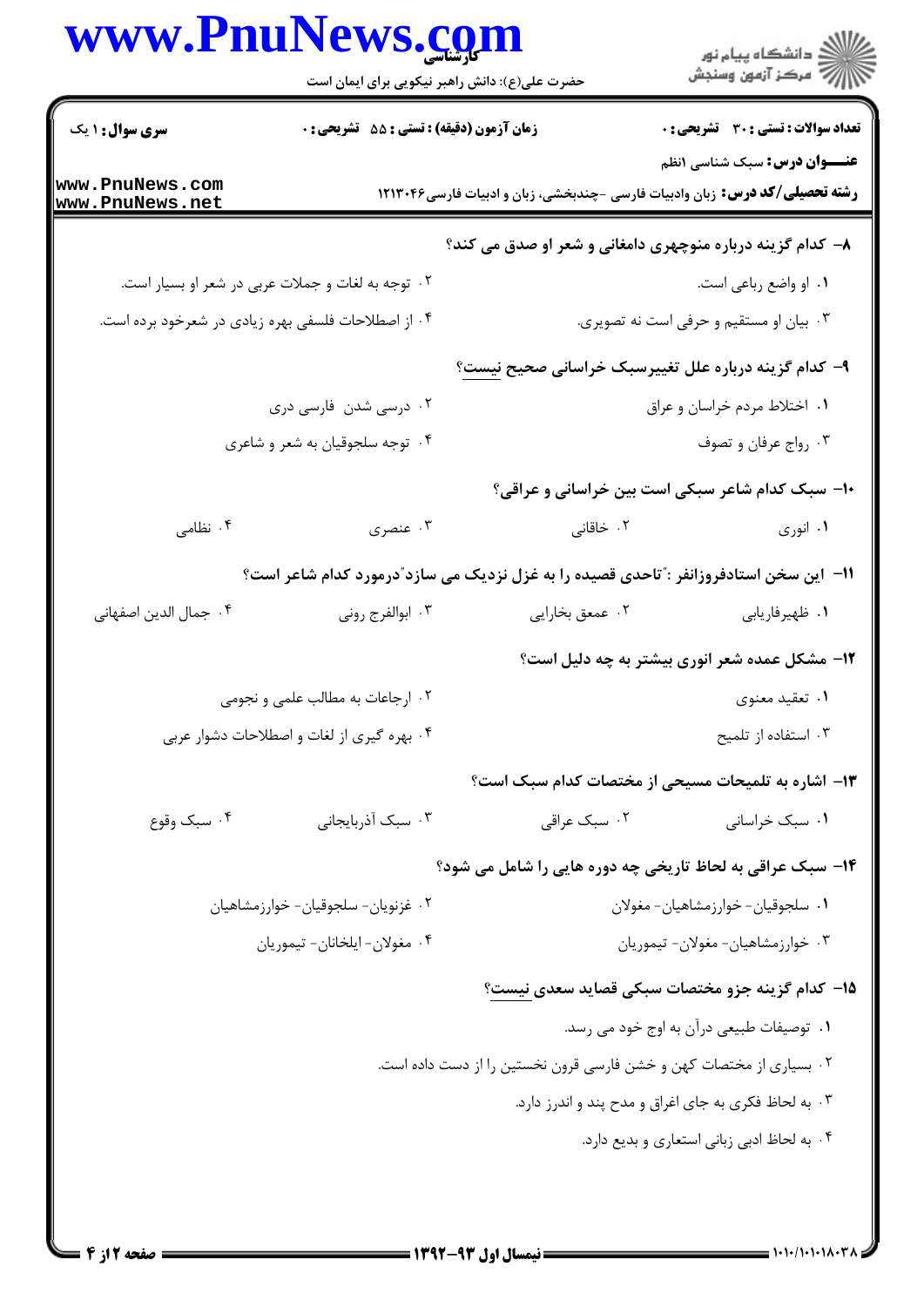## WWW PnuNews com

|                                               | www.PnuNews.com<br>حضرت علی(ع): دانش راهبر نیکویی برای ایمان است                                                                    |                                                                         | ِ<br>∭ دانشڪاه پيام نور<br>∭ مرڪز آزمون وسنڊش                                                                             |  |  |
|-----------------------------------------------|-------------------------------------------------------------------------------------------------------------------------------------|-------------------------------------------------------------------------|---------------------------------------------------------------------------------------------------------------------------|--|--|
| <b>سری سوال : ۱ یک</b>                        | <b>زمان آزمون (دقیقه) : تستی : 55 تشریحی : 0</b>                                                                                    |                                                                         | تعداد سوالات : تستي : 30 - تشريحي : 0                                                                                     |  |  |
| www.PnuNews.com<br>www.PnuNews.net            |                                                                                                                                     |                                                                         | <b>عنـــوان درس:</b> سبک شناسی ۱نظم<br><b>رشته تحصیلی/کد درس:</b> زبان وادبیات فارسی -چندبخشی، زبان و ادبیات فارسی۱۲۱۳۰۴۶ |  |  |
|                                               |                                                                                                                                     |                                                                         | ۱۶– غزلیات عطار شامل چند نوع غزل است؟                                                                                     |  |  |
| ۰۲ چهارنوع: عاشقانه و عرفانی و قلندری و مذهبی |                                                                                                                                     |                                                                         | ۰۱ دونوع: عاشقانه و عارفانه                                                                                               |  |  |
| ۰۴ سه نوع: عاشقانه و عرفانی و مذهبی           |                                                                                                                                     | ۰۳ سه نوع: عاشقانه و عرفانی و قلندری                                    |                                                                                                                           |  |  |
|                                               |                                                                                                                                     |                                                                         | <b>۱۷- کدام گزینه از ویژگی های سبکی غزل مولوی نیست</b> ؟                                                                  |  |  |
|                                               | ۲. خاصیت حقیقت نمایی                                                                                                                |                                                                         | ۰۱ موسیقی قوی شعر                                                                                                         |  |  |
|                                               | ۰۴ نشاط گریزی و غم گرایی                                                                                                            |                                                                         | ۰۳ وفورتلميح                                                                                                              |  |  |
|                                               |                                                                                                                                     |                                                                         | ۱۸– کدام شاعر به سعدی هندوستان مشهوراست؟                                                                                  |  |  |
| ۰۴ ظهيرفاريابي                                | ۰۳ عراقي                                                                                                                            | ۰۲ امیرخسرودهلوی                                                        | ۰۱ حسن دهلوی                                                                                                              |  |  |
|                                               |                                                                                                                                     |                                                                         | ۱۹- از بین غزل سرایان، حافظ به کدام شاعر بیشترین توجه را داشت؟                                                            |  |  |
| ۰۴ ناصربخارایی                                | ۰۳ سلمان ساوجي                                                                                                                      | ۰۲ عمادفقیه کرمانی                                                      | ۰۱ خواجو                                                                                                                  |  |  |
|                                               |                                                                                                                                     | <sup>"</sup> نقد هرفلسفی کم از فلسی است / فلس درکیسه عمل منهید <i>"</i> | ۲۰- شعرزیر با توجه به مضمون آن به کدام دوره سبکی تعلق دارد؟                                                               |  |  |
| ۰۴ سبک وقوع                                   | ۰۳ سبک هندی                                                                                                                         | ۰۲ سبک عراقی                                                            | ۰۱ سبک خراسانی                                                                                                            |  |  |
|                                               | <b>۲۱</b> - در شعر زیر ویژگی سبکی کدام دوره دیده می شود؟<br><b>"ما چون ز دری پای کشیدیم کشیدیم ۱ امید ز هرکس که بریدیم بریدیم</b> " |                                                                         |                                                                                                                           |  |  |
| ۰۴ سبک وقوع(واسوخت)                           | ۰۳ سبک هندی                                                                                                                         | ۰۲ سبک عراقی                                                            | ۰۱ سبک خراسانی                                                                                                            |  |  |
|                                               |                                                                                                                                     |                                                                         | ۲۲– اشتباه اصلی شاعران مکتب وقوع در بازگشت به حقیقت و واقعیت گویی درچه بوده است؟                                          |  |  |
| ۰۲ تقلید از شعرگذشتگان و نبود نوآوری          |                                                                                                                                     |                                                                         | ۰۱ محدودکردن واقعیت فقط به ماجراهای عاشق و معشوق                                                                          |  |  |
| ۰۴ سادگی بیش از حد در شعر                     |                                                                                                                                     |                                                                         | ۰۳ استفاده از تصاویردشوار و دور از ذهن                                                                                    |  |  |
|                                               |                                                                                                                                     |                                                                         | <b>۲۳</b> - کدام گزینه از ویژگی های سبک هندی نیست؟                                                                        |  |  |
|                                               |                                                                                                                                     |                                                                         | ٠١ شعرى است معنى كرا نه صورت كرا                                                                                          |  |  |
|                                               |                                                                                                                                     |                                                                         | ۰۲ شعری که به موضوعات خاص و محدود می پردازد                                                                               |  |  |
|                                               |                                                                                                                                     |                                                                         | ۰۳ شعرمضمون است نه موضوع                                                                                                  |  |  |
|                                               |                                                                                                                                     |                                                                         | ۰۴ شعری است که معنای برجسته و غریب از امور معمول به دست می دهد                                                            |  |  |